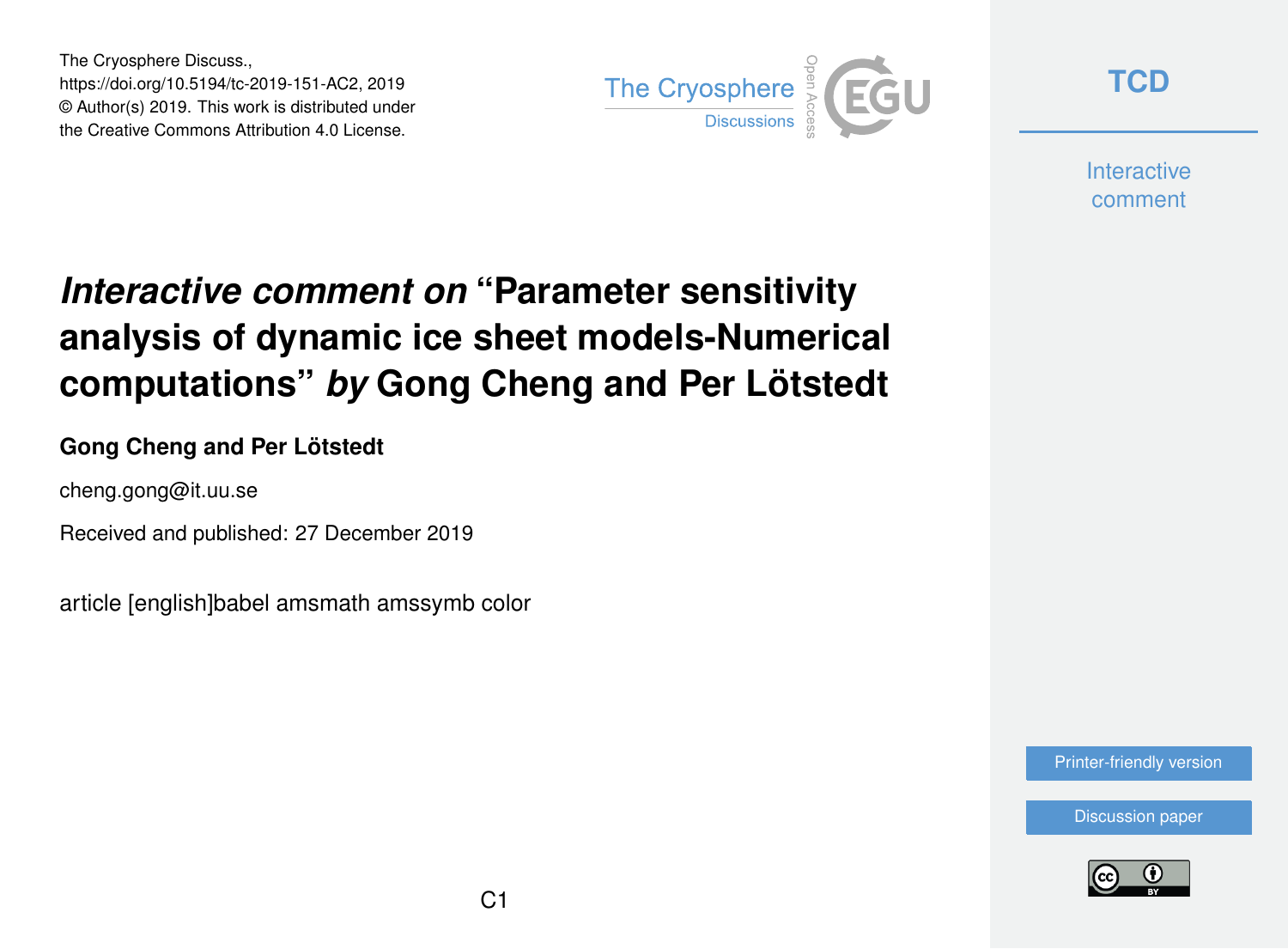# Response to Referee #2

December 27, 2019

I find this manuscript very relevant to TC. It presents interesting results from a new inversion comparing Full Stokes and SSA models. Nonetheless, I believe the manuscript requires significant revision before publication.

Motivation: The manuscript does not give the reader a sense of why this study is necessary or important. This is particularly true for the Introduction, where it should be made clear why this exercise is undertaken and what can be expected as an advance compared to previous work.

#### **Response**: The second paragraph in Introduction is now a motivation.

Language: There are not so many grammatical mistakes, but nonetheless, phrasing choices used her make it somewhat difficult to follow the text. I suggest the authors ask an independent reviewer to help improve this aspect of the manuscript.

**Response**: The language has been revised here and there.

Conclusions (and Discussion): I would like to see somewhat more general extractions from the work to make it more broadly applicable. How would this method work on a more realistic domain? What would it take to make the approach work for real data? Do you believe the last conclusion (ranking of the conditioning of transfers) is general **Interactive** comment

[Printer-friendly version](https://www.the-cryosphere-discuss.net/tc-2019-151/tc-2019-151-AC2-print.pdf)

[Discussion paper](https://www.the-cryosphere-discuss.net/tc-2019-151)